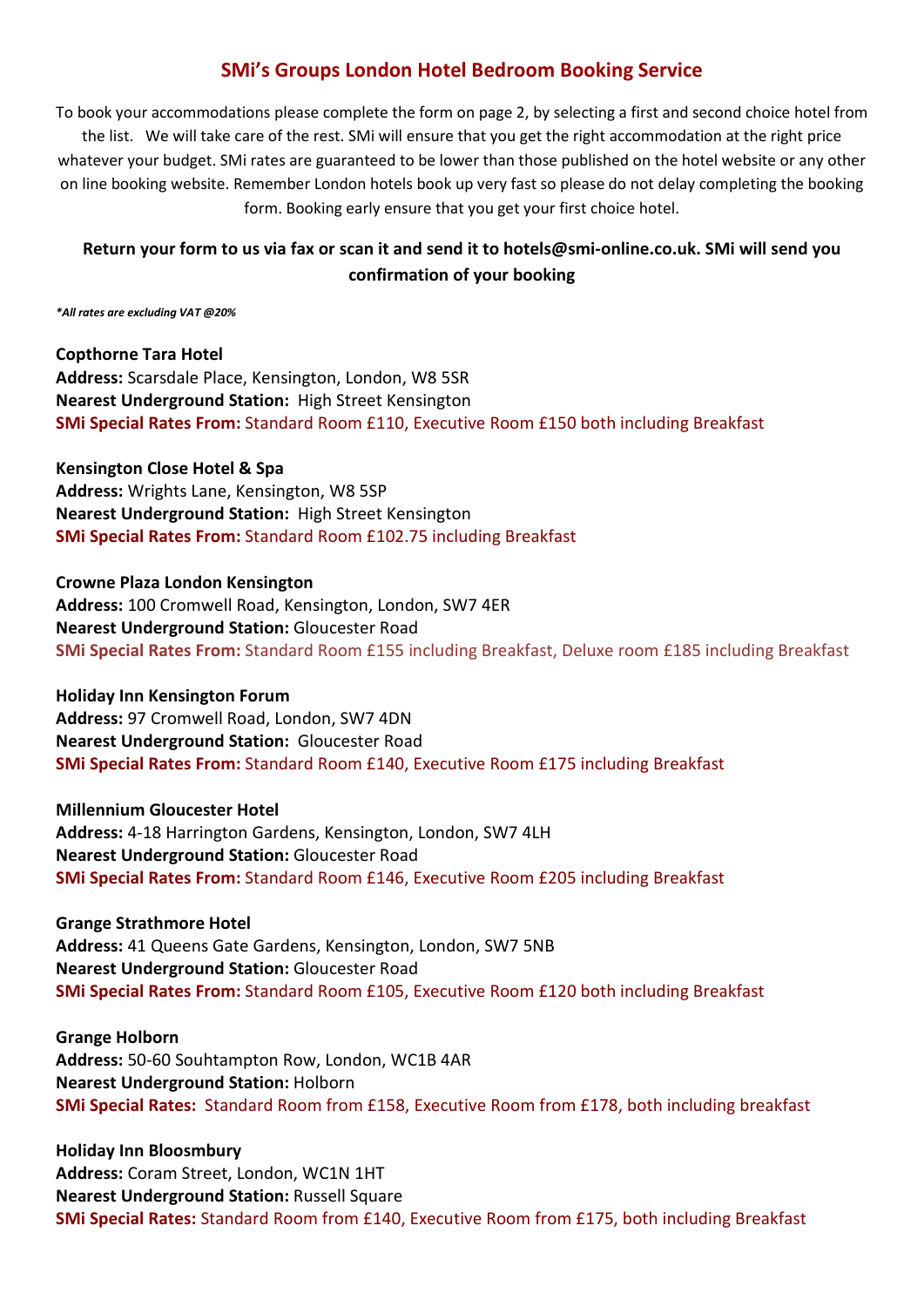**Grange Whitehall Address:** 2-5 Montague Road, London, WC1B 5BU **Nearest Underground Station:** Russell Square, Holborn **SMi Special Rates:** Standard Room from £123, Executive Room from £143, both including Breakfast

**Grange Blooms Hall Address:** 7 Montague Street, London, WC1B 5BP **Nearest Underground Station:** Russell Square, Holborn **SMi Special Rates:** Standard Room from £123, Executive Room from £143, both including Breakfast

**Marriott Regent's Park Hotel Address:** 128 King Henry's Road, London, NW3 3ST **Nearest Underground Station:** Swiss Cottage **SMi Special Rates:** Standard Room from £145 including Breakfast

**Holiday Inn Regent's Park Address:** Carburton Street, London, W1W 5EE **Nearest Underground Station:** Great Portland Street, Regent's Park **SMi Special Rates:** Standard Room from £140, Executive Room from £175 including Breakfast

**Grange Fitzrovia Address:** 20 – 28 Bolsover Street, London, W1P 2PA **Nearest Undergeround Station:** Regent's Park, Great Portland Street **SMi Special Rates:** Standard room from £123, Executive room from £143 both including Breakfast

**Grange Langham Court Address:** 31 – 35 Langham Street, W1W 6BU **Nearest Undergeround Station:** Regent's Park, Great Portland Street, Goodge Street **SMi Special Rates:** Standard Room from £113, Executive Room from £123 both including Breakfast

**Grange Rochester Address:** 69 Vincent Square, London, SW1P 2PA **Nearest Undergeround Station:** Victoria Underground, rail and bus stations **SMi Special Rates:** Standard room from £123, Executive room from £143 both including Breakfast